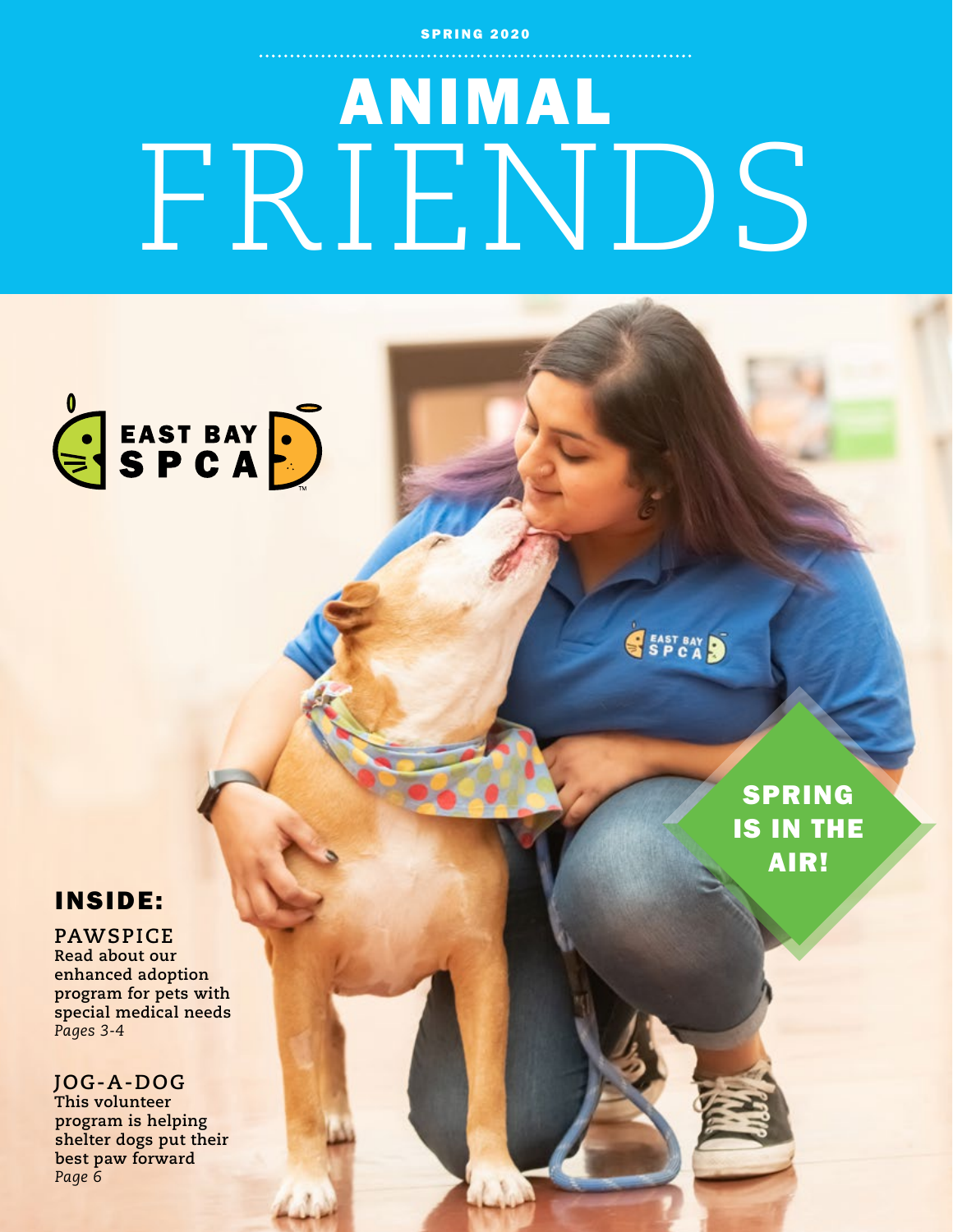

#### MESSAGE FROM PRESIDENT AND CEO ALLISON LINDQUIST

March 20, 2020

#### KEEPING LOCAL ANIMALS AND COMMUNITIES SAFE IN THESE UNPRECEDENTED TIMES

As we all adjust to life during the current COVID-19 pandemic and Shelter in Place order, I hope you and your loved ones are safe, healthy and doing as well as possible during these unprecedented times.

The East Bay SPCA remains committed to the health and safety of our staff, volunteers, shelter animals and our community. In compliance with public health and safety guidelines, we have made several temporary changes to our operations and are taking important safety precautions to prevent further contagion and help end this global pandemic.

We have suspended all public adoptions and animal services including our spay/neuter and vaccine clinics, and we have canceled our Behavior & Training classes and Humane Education programs and activities, including Spring Animal Camp through April 7. Please check our website www.eastbayspca.org for the latest updates on our programs and services.

To continue supporting pets in our community, our full-service veterinary clinic remains open for appointments only. For information, or to make an appointment, please call (510) 569-1606. Our annual Growl, Meow & Wine community event has been rescheduled from May 3 to Sunday, August. 16. Please plan on joining us for wine, food and fun at this later date!

As the world around us keeps changing at a dizzying pace, the need to help animals and people in our community remains constant. To help us continue providing exceptional shelter, behavioral and veterinary care for local animals who count on us as their lifeline, we need your support now than ever before. Please use the gift envelope included in this newsletter or visit our website to make a gift of any amount that you can at this critical time.

I know these are challenging times, and while the future may seem uncertain, our pets and our shared love of animals will help us get through whatever lies ahead.

Thank you for your vital continued support of the East Bay SPCA.

Please take good care,

 $enC$ 

ALLISON C. LINDQUIST President and CEO East Bay SPCA



*Allison with Marble*



# **Remembering Anthony Varner** Spotlight

It is with great reverence that we pay tribute to East Bay SPCA employee Anthony Varner after his passing.

Animal Care Associate, Anthony Varner, joined the East Bay SPCA in 2016. We're thankful to have worked with him these last four years and to have witnessed the joy and positivity he brought to all who knew him. Our memories are filled with him lighting up the hallways with smiles, laughter, and songs. He touched the lives of so many, including lots of furry friends.

Anthony was a renowned "turf dancer" whose influence in the late 1990's street dance culture led to a documentary that featured his style.

He is survived by a son, two daughters and countless family members, friends and shelter animals who all loved and appreciated him.

Anthony will be greatly missed.

#### **BOARD OF DIRECTORS**

- Mark Cratsenburg *Board Chair*  Marilyn Leahy *Vice Chair* Sandi Wright *Treasurer* Miranda Helmer
- Jay Hernandez

Heidi Madsen

Bridge Mei

Carrie Schliemann

Stacey Wells

#### **LEADERSHIP**

Allison Lindquist *President and CEO*

Karalyn Aronow *Vice President of Operations*

Kristen Beitzel *Vice President of Medical Services*

Barbara Dryg *Vice President of Finance*

Kimberly Low *Vice President of Development*

#### **LOCATIONS**

Oakland Adoption Center and Theodore B. Travers Family Veterinary Clinic 8323 Baldwin Street Oakland, CA 94621 (510) 569-0702

Oakland Spay & Neuter Surgery Center 410 Hegenberger Road Oakland, CA 94621 (510) 639-7387

Dublin Adoption Center and Spay & Neuter Surgery Center 4651 Gleason Drive Dublin, CA 94568 (925) 479-9670

#### **OUR MISSION**

THE EAST BAY SPCA is committed to the welfare of cats and dogs in the communities we serve. We strive to eliminate animal cruelty, neglect and overpopulation by providing programs and education that support people and companion animals.

#### **VISIT US ONLINE AT** eastbayspca.org

#### **FOLLOW US ON FACEBOOK @**eastbayspca

The East Bay SPCA is a 501(c)(3) nonprofit organization. Federal Tax ID # 94-1322202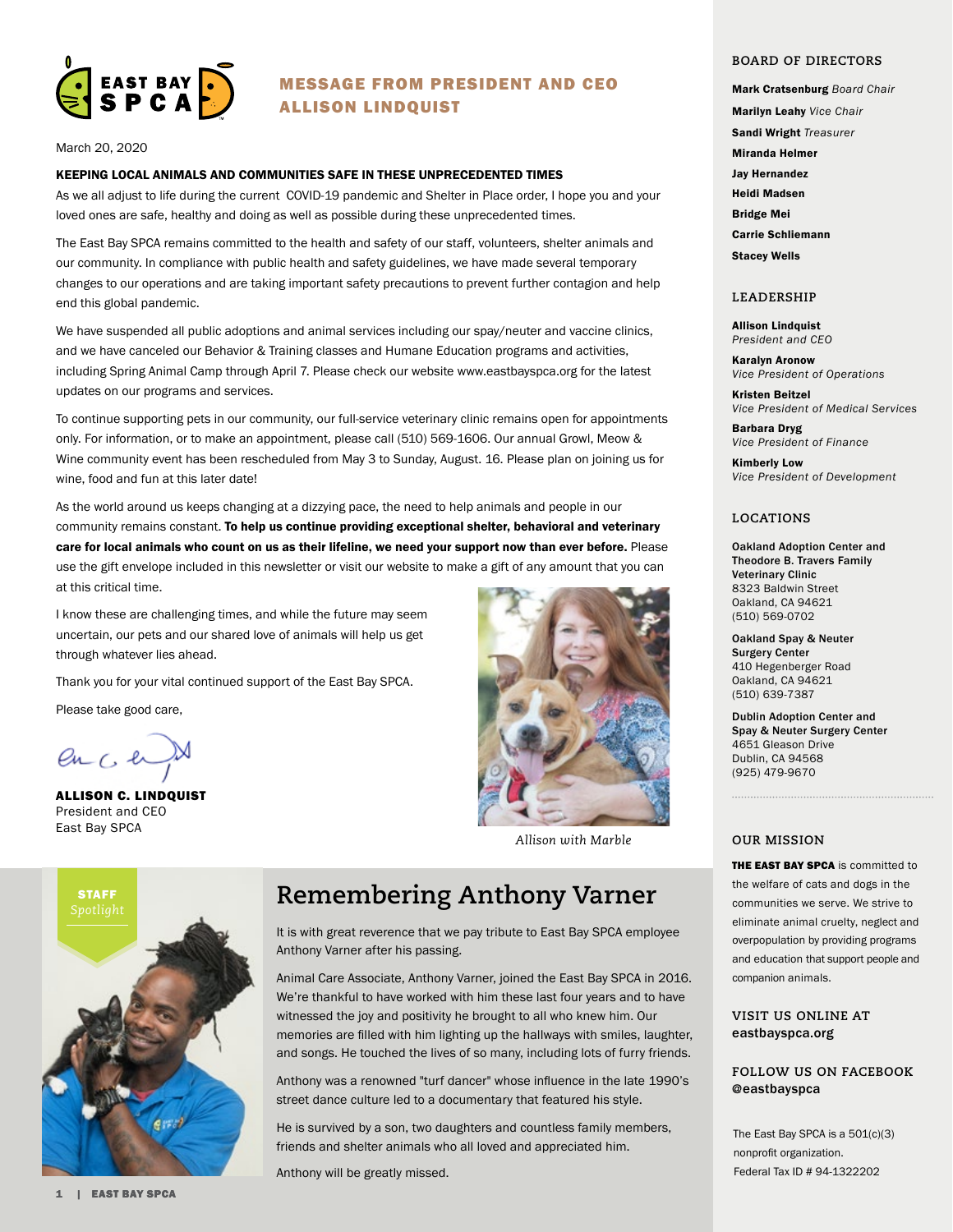# GIVING SENIORS A SECOND CHANCE SENIORS FOR SENIORS ADOPTION PROGRAM

In recent years, we have seen more and more senior pets entering the shelter system. We are excited to share our new Seniors for Seniors adoption program that will help provide more senior pets with a second chance in 2020.

Through this program, all shelter dogs and cats ages 7 and up have their adoption fees waived for senior citizens ages 65 or older at both our Oakland and Dublin Adoption Centers.

Our goal is to help older pets find new homes while also improving the health and quality of life of senior citizens. Pet ownership provides many benefits and can be especially impactful for senior citizens. Research shows that having a pet can reduce stress, lower blood pressure, decrease risk of strokes, heart attacks, depression and more.

We're happy to report our first Senior for Senior adoption, Apricot, has settled right into her new home. Now known as Apri, she was adopted by brother and sister, Bruce and Debra, and lives with fellow East Bay SPCA alumni, Dafney, Fiddlesticks and Dora.



"Apri" the day she was adopted by Bruce and Debra!<br> **Ref** is into your home and lifestyle.

Bruce and Debra already had two dogs and a cat at home and their hearts melted when they saw Apri's picture. Debra laughed thinking about the moment she knew they were going to bring Apri home, "We weren't looking for a dog, but when we spotted her, we knew she had to be part of our family. I could just hear my mom say, 'What are you kids doing?'"



*Apricot, now known as "Apri" at home with Bruce and new housemates and fellow East Bay SPCA alumni Dafney, Fiddlesticks and Dora.*

Since bringing Apri home, she has become friends with her new sisters and is more confident and active around them.

"I can't imagine our household without Apri. I hope more people will consider adopting senior animals. For years we have heard that you can't teach an old dog new tricks, but you can. Many times, the learning experience is mutual," says Bruce.

Ready to meet your match? Our staff can help you find a pet that

## Visit eastbayspca.org/adopt-me to view our available animals.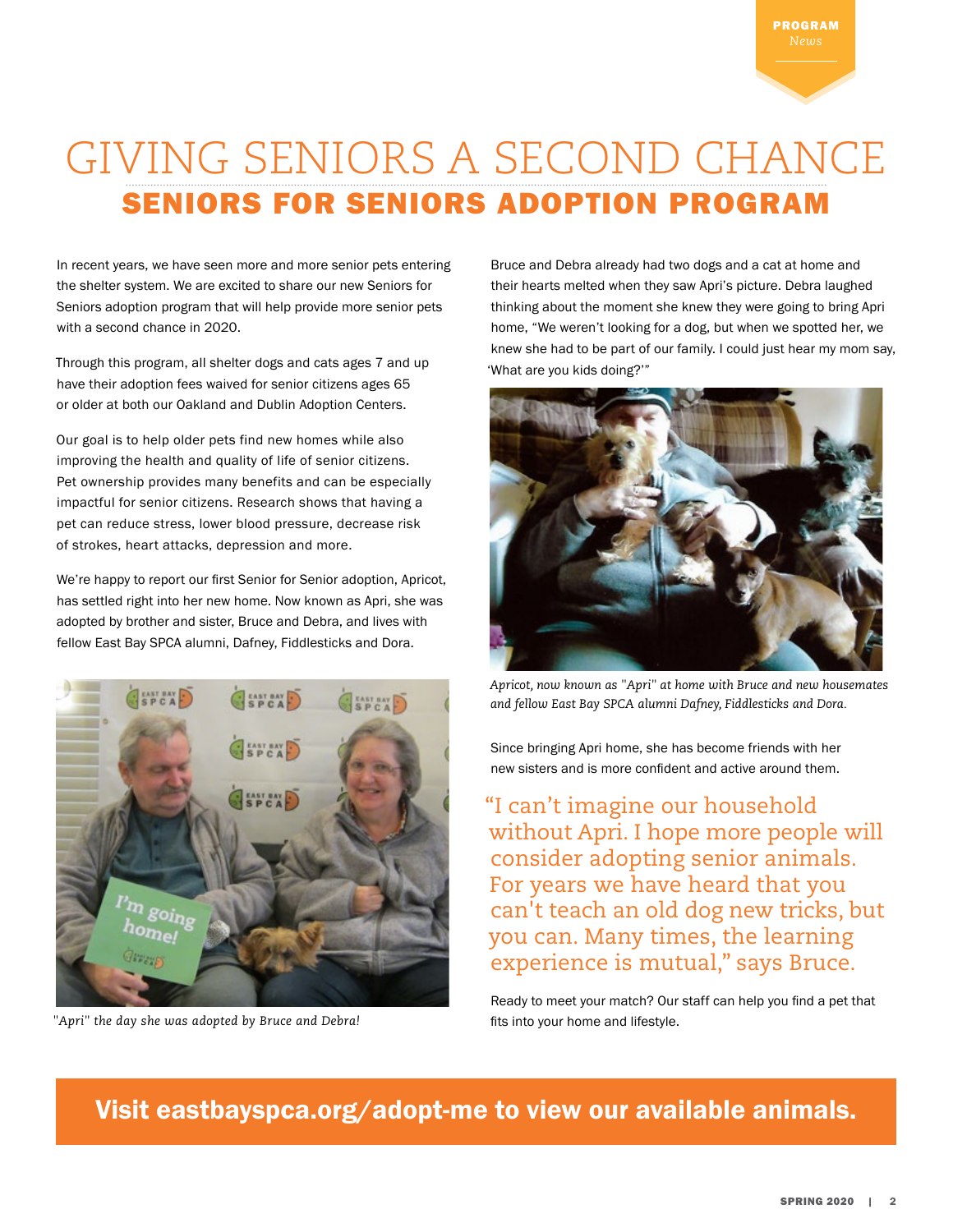# PAWSPICE HOSPICE, BUT WITH PAWS

In the Spring of 2019, we relaunched our Pawspice program to help animals with complex or terminal medical conditions who still have a high quality of life find loving homes. Thanks to our generous donors, we are able to waive the fees of Pawspice animals and much of their medical care is covered after adoption at our Theodore B. Travers Family Veterinary Clinic in Oakland for the remainder of their lives. This partnership between our shelters and adopters removes some of the financial barriers to adopt animals with chronic or terminal conditions who still have love to give.

In the first six months of the program, six Pawspice animals have been adopted, including a special kitten named Ringo. He arrived at our shelter with his mom and five littermates when they were transferred from a local municipal shelter to make room for more animals in need.

Our staff quickly noticed Ringo was growing much slower than the other kittens. While in a foster home, it became evident that mild ailments like an upper respiratory infection (similar to the common cold for people) affected him more. Ringo was separated from the rest of the litter and moved back to our Oakland shelter to be monitored closely by our medical team and receive twice daily medications to fight his ongoing upper respiratory infection.

Medical Support and Foster Coordinator, Brittany Binzoni, developed a soft spot for Ringo. Brittany recalls, "He took his medications like a champ and I always spent extra time snuggling him. He would purr so much, longing for love and attention after being separated from his mom and siblings."



*Ringo enjoying playtime in his foster home with Brittany.* 

Determined to make sure Ringo experienced kitten-hood outside of the shelter, Brittany decided to foster Ringo. He was going to need extensive treatment and by fostering, she could give him more affection, playtime and a comfortable home environment until our medical team could determine his medical diagnosis.

# WHERE ARE THEY NOW? PAWSPICE ADOPTION FOLLOW-UPS





*"We are so grateful to love Toby (f ka as Tofu) despite his health issues. He is very loving, happy and such a big part of our family."*





*"Alvin (f ka Bojack) is doing great. He goes everywhere with us, whether that be Big Sur, Yosemite, or hiking in the bay. His big brother Diego shows him the ropes on our walks. His hydrocephalus does not slow him down, he is just a regular puppy that does as he pleases."*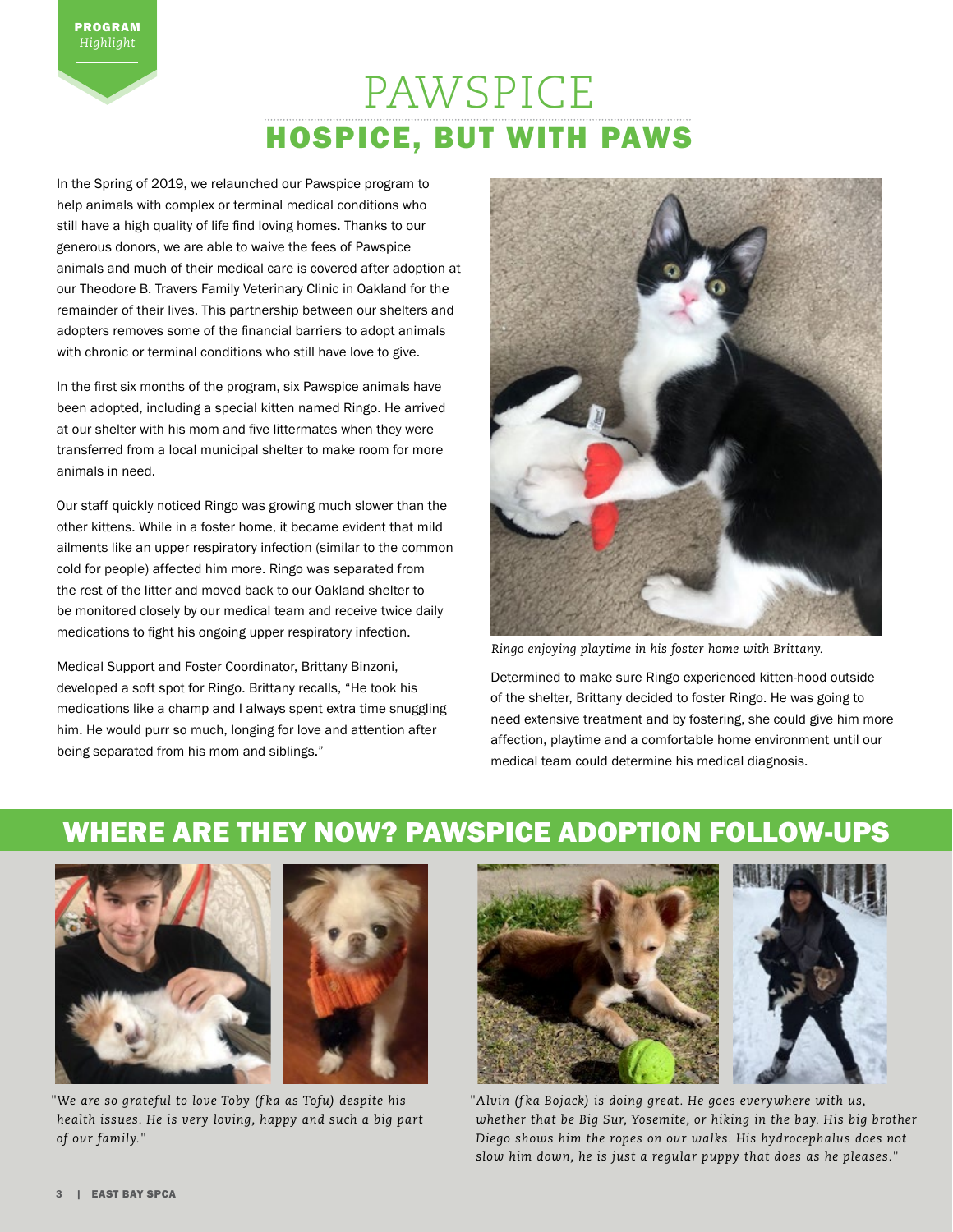Our medical and veterinary teams discovered that Ringo had a collapsed lung lobe, meaning he would have lifelong breathing difficulties.

"You would never know Ringo had a medical condition looking at him. It never slowed him down (even though it probably should have!). When he wasn't running around being rambunctious, he was so snuggly. The way he cuddled felt like his way of thanking me for giving him a second chance at life," Brittany recalls.

Despite his condition, Ringo had a chance at a high quality of life. He couldn't be a candidate for a typical adoption given his diagnosis, but he could be made available for adoption through our Pawspice program.

Erica and her two young children came to our Oakland Adoption Center and spotted Ringo. They had to meet him. Erica recalls, "It seemed like he wanted to venture out of the meet and greet room, which made us want to give him that experience. He was so sweet and calm, we couldn't say no!"

He is now known as Rebel and we recently received this update from Erica, "You would never know Ringo has only one working lung. He's very active and loves playing with the kids. He has the best temperament and most playful attitude I've ever seen in a cat. He has so much love to give and is so patient with my kids. He clearly sees them as his siblings."

We are so thrilled this special boy found the purr-fect home! *Ringo (now known as Rebel) in his new home.*



Why adopt a Pawspice pet? Here's what Brittany has to say about pets with special medical conditions, "They have just as much love and spirit in them as the other shelter animals. People often look over special-needs animals, and they end up staying in shelter a lot longer. My four cats are all special needs and adopting them was the best decision I've ever made."



*"Jupiter is the best little dude and has become the third "dog" of the household, greeting people at the door, always being a part of the action in the kitchen, and even sitting for treats. I have no idea how many days he has left, but he has already out-lived expectations and I intend to spoil him every moment he has left…"*



*"I feel gratitude to be able to give peace and love to Lisa. She brings so much happiness into my home. She is excited to see me everyday when I get home and prances around waiting to be loved and petted. Lisa is without a doubt one of the sweetest and most thankful animals I have cared for."*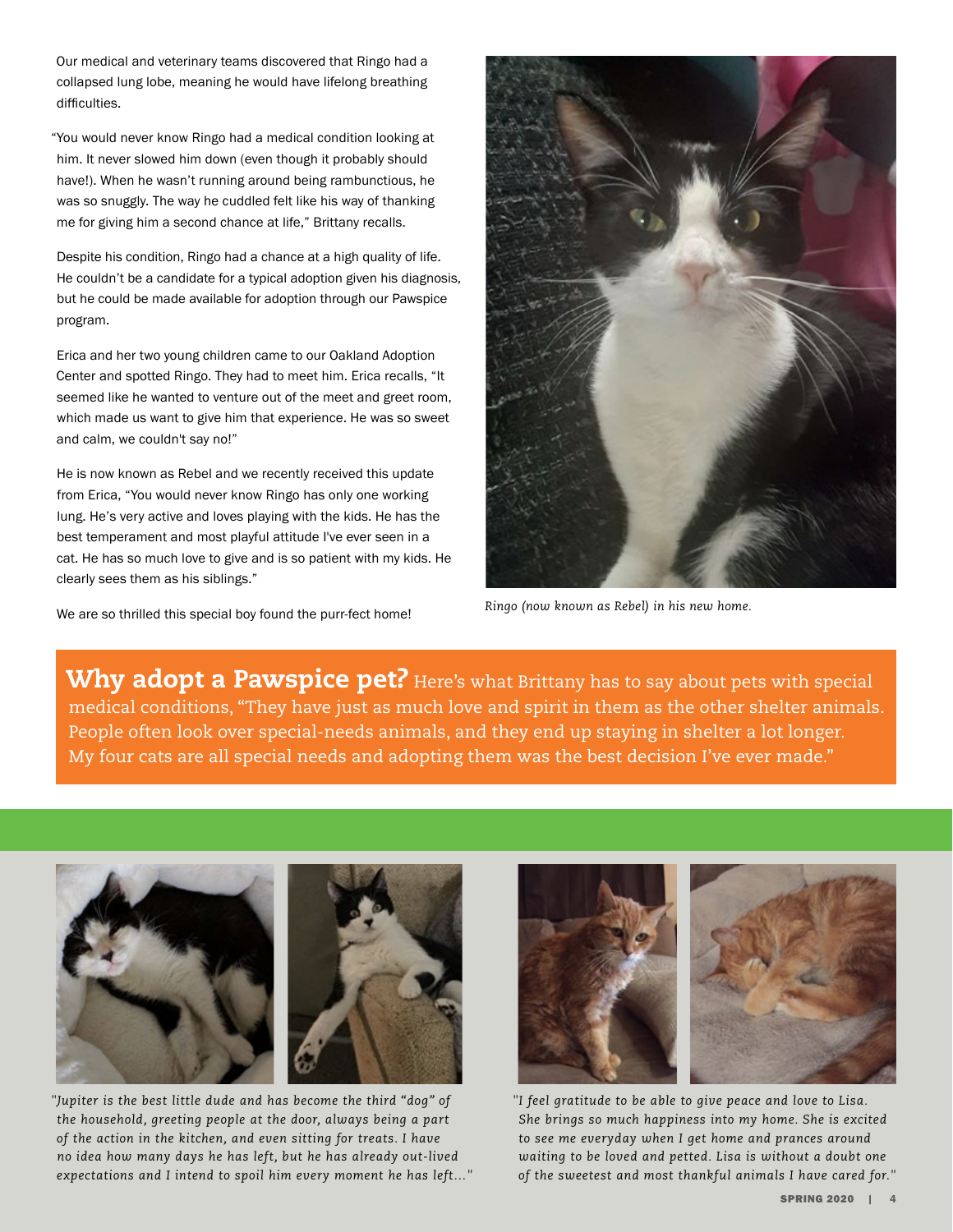# PUTTING YOUR BEST PAW FORWARD MONTHLY WORKSHOPS AND SEMINARS

This year we are excited to introduce a variety of affordable training workshops and seminars each month to help people better understand their pet and learn tips to modify their pet's behavior. Whether you're a longtime pet owner, new adopter or simply interested in learning more about the furry friends we share our lives with, there's a seminar or workshop for everyone.

"We've built these workshops and seminars with the goal of providing the tools and resources our evolving community needs to live comfortably with their animals," says Rebekah Piedad, East Bay SPCA Behavior and Training Manager. "At the East Bay SPCA we strive to continually support the human and animal bond. With that in mind, we built workshops and seminars to address some of the most common cat and dog behavior questions and misconceptions in a fun and efficient way."

Pet owners love their dogs and cats and want to do what is best for them, but sometimes living with animals can present some very real challenges. Knowing that people are busy and not everyone can commit to a five- or six-week training class, these workshops and seminars allow people to learn about very specific behavior challenges and common questions in a short amount of time.



*Behavior and Training Associate Micah McKechnie teaching Friendly, Fierce or Frisky: A Guide to Feline Communication.*

It's important to note that all animal behavior serves a purpose, even behaviors that we find undesirable. When we understand what that purpose is, we can better meet the needs of our animals by setting up the environment to be more conducive to seeing preferred behaviors and then reinforcing those behaviors with the very things the animal was trying to gain with the previous behavior. This both meets their needs and eliminates their motivation for continuing the undesired behavior. Our workshops and seminars aim to help people better understand animal behavior and how it can be modified through positive reinforcement.

What is the difference between a seminar and a workshop? Seminars are educational presentations only open to human attendees, while workshops are presented more like interactive training classes for animals and people together.

Workshop participants have the option to attend in an Auditing Spot or a Working Spot. The Auditing Spots are for people observing without their dog present. The Working Spots are for people who intend to bring and practice with their dogs for real-time feedback from our trainers.

Before signing up for a Working Spot, it's important to know whether your dog will be comfortable in a class environment with other people and dogs. If your dog is uncomfortable in new places or with other dogs or people, an Auditing Spot is recommended for your first workshop experience.

## For more information and to sign up for an upcoming workshop or seminar visit eastbayspca.org/workshops-seminars.

Looking for even more advanced training? We are hosting a wide range of guest speakers who are industry experts throughout the year to provide training on various topics geared towards veterinarians, shelter/rescue workers and volunteers, private trainers, pet owners and more. See our upcoming guest speakers at eastbayspca.org/ guest-speakers.



When a cat exposes its belly, it can indicate they are relaxed and comfortable in their environment OR readiness to defend with all weapons pointed at a threat.

#### NOTE:

Always exercise caution when a cat exposes its belly. Not all cats like their belly rubbed, even when they are relaxed!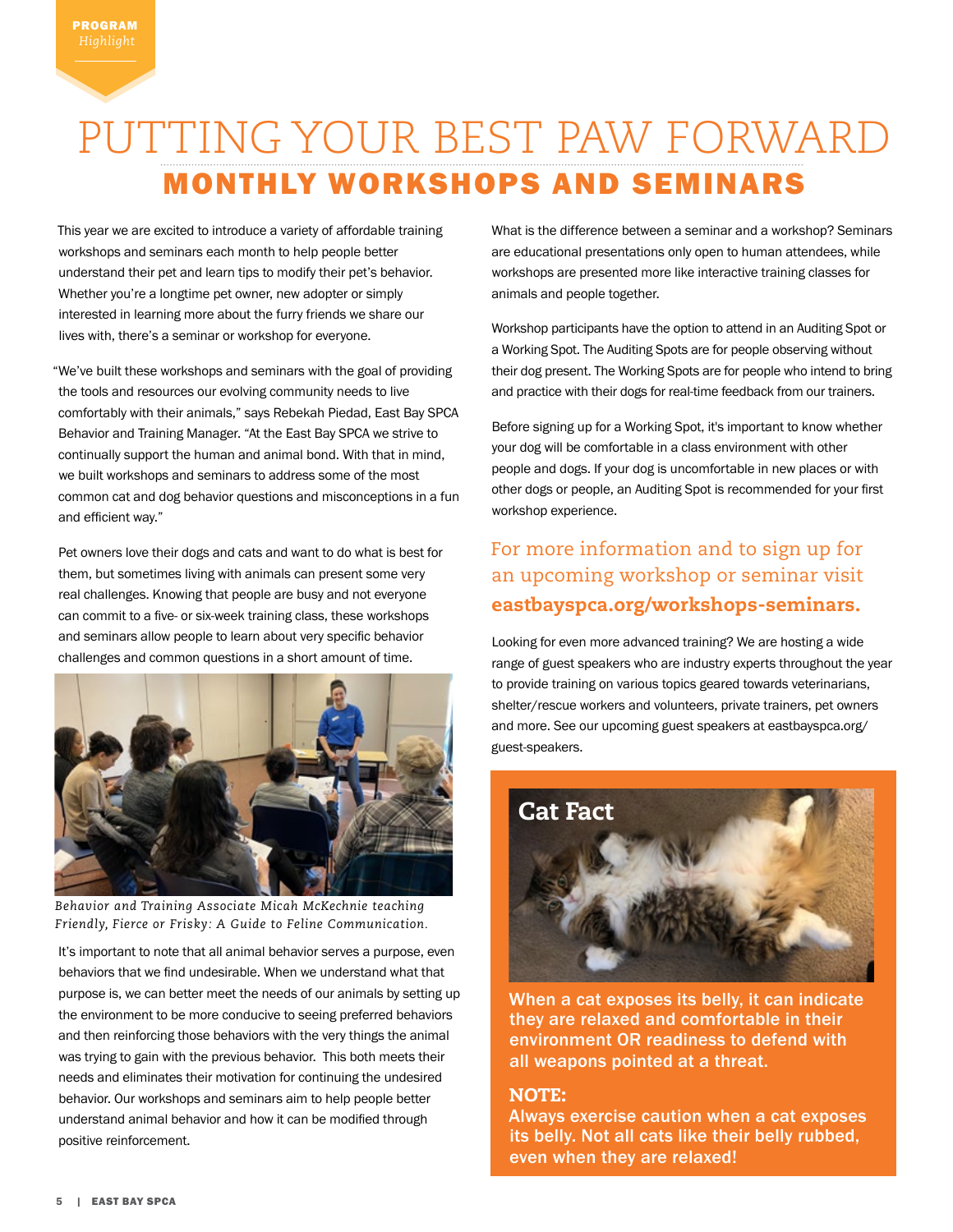# BEYOND WEEKEND WARRIORS JOG-A-DOG VOLUNTEERS TAKE THE LEAD

For people and dogs who like to run, the East Bay SPCA's Jog-a-Dog program is an excellent way for both humans and canines to burn off energy and manage stress.

Active volunteer, Amy Fields, launched the East Bay SPCA's Jog-a-Dog program in Dublin in February 2013. She recalls, "As an avid runner and dog lover not able to have a dog of my own, I wanted to combine my two passions. I approached the East Bay SPCA with an idea to enrich the lives of our shelter dogs and Jog-a-Dog was off to the races!"



*Back row (left to right) Jillian Grabenstein, Michaela DeJesus, Kathy Nagy. Front row: Sylvia Arenas and Amy Fields with bonded pair Melo and Mia who were recently adopted together!*

The program allows shelter dogs to get outside and run for enjoyment and exercise while creating fun fitness opportunities for volunteers. With the help of the East Bay SPCA's Behavior & Training department, Jog-a-Dog volunteers are trained to provide enrichment, socialization and basic behavior modification to the dogs with the goal to decrease their time in the shelter before adoption.

Starting with a handful of volunteers, the Jog-a-Dog program expanded to Oakland in September 2017 and has grown to over 30 volunteers. The program averages 60 runs per month combined between both our Oakland and Dublin campuses.

Before each run, Jog-a-Dog volunteers gather to plan runner-dog pairs and routes. While a typical route might be the beautiful Emerald Glen Park in Dublin or the Alameda Shoreline in Oakland, not all paths are suitable for all dogs. An older, but still active dog may need a shorter run or a dog that tends to react around other dogs may need an alternate route.

Mother-daughter pair, Karen and Michaela DeJesus, have been a part of the program since day one when Amy approached them knowing they were runners and animal lovers. Michaela, who still runs with the dogs each weekend seven years later, enjoys seeing each unique dog's personality shine.

"Some dogs can be anxious and jumpy in the shelter. We can get them out in the morning for a half an hour or more and they transform into completely different dogs. Beyond giving dogs a break from shelter life, we get to know more about their personalities and quirks that can help them match with an adopter," she says.

"Over time and miles together, a connection and bond forms with a dog. Of course, adoption to their forever homes is the goal, but saying goodbye can sometimes bring tears of joy and some pretty intense tugs at heartstrings," says Karen, who has since moved to Oregon and is helping the Oregon Humane Society grow its own running program.

# In 2019 Jog-a-Dog Volunteers

Went on 423 runs

387 hours running

Spent

To learn more about Jog-a-Dog and how you can sign up, visit eastbayspca.org/volunteer

Ran

608

miles